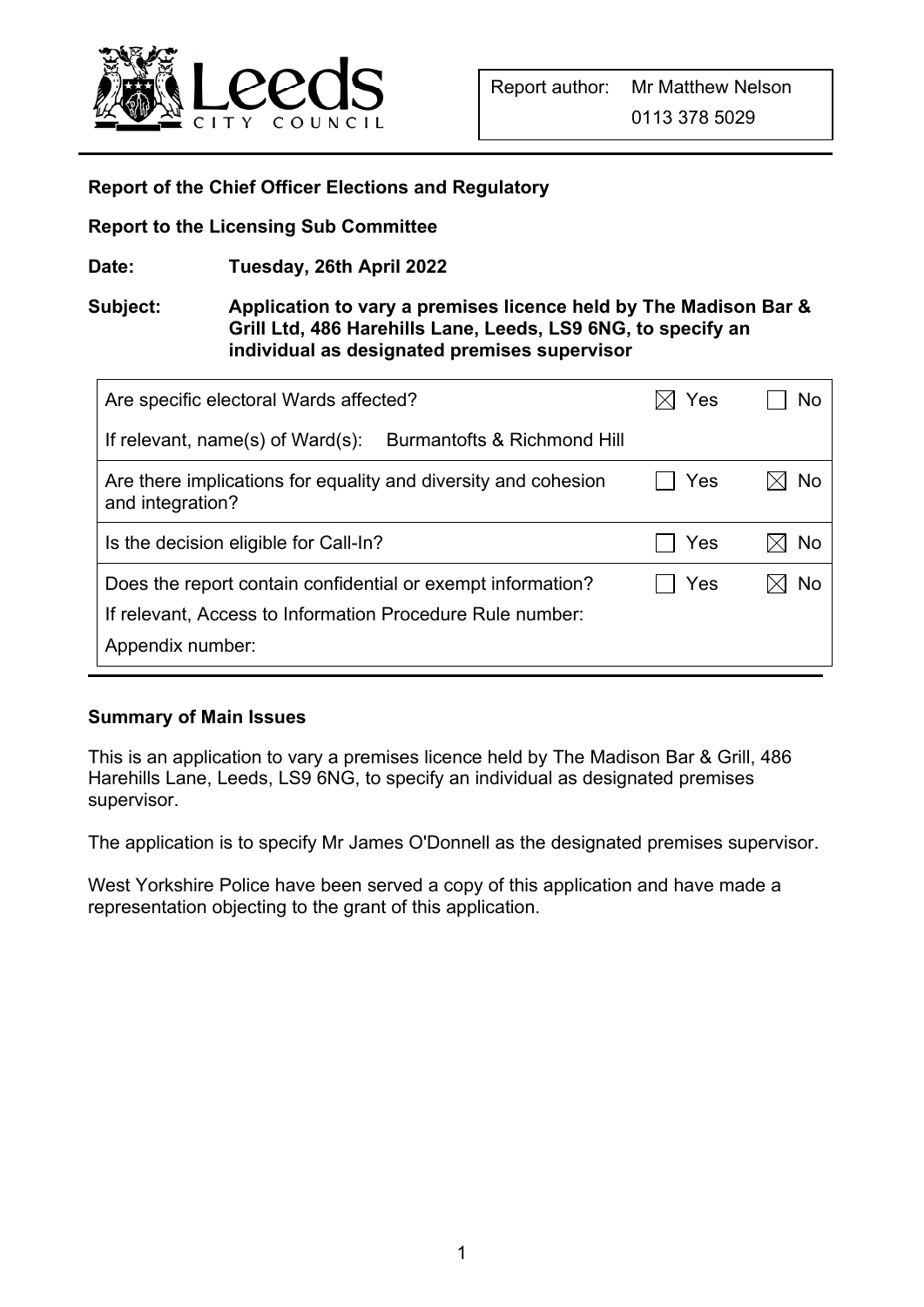#### **1 Purpose of this Report**

- 1.1 To advise Members of an application made under section 37 of the Licensing Act 2003 ("the Act") to vary a premises licence in order to specify Mr James O'Donnell as the designated premises supervisor.
- 1.2 The Licensing Sub Committee is required to consider this application due to the receipt of a representation from West Yorkshire Police. This is submitted in accordance with Section 37 of the Licensing Act 2003.

# **2 The Application**

- 2.1 The applicant's name is The Madison Bar & Grill Ltd.
- 2.2 The proposed designated premises supervisor is Mr James O'Donnell.
- 2.3 A copy of the application is attached at Appendix A of this report.

### **3 Representations**

- 3.1 Under the Act, representations can be received from West Yorkshire Police and must be relevant to the prevention of crime and disorder. Please find attached a copy of said representation at Appendix B.
- 3.2 The application to vary the licence to specify an individual as designated premises supervisor was received on the 8<sup>th</sup> March 2022, subsequent to the application to review the premises licence sought by the Licensing Authority on the 4th March 2022. In accordance with the regulations hearings must be held within a specific time limit, however they do permit licensing authorities to extend a time limit for a specified period where it considers this to be necessary in the public interest.
- 3.3 In this case as the evidence provided in the representation made by West Yorkshire Police relates to the circumstances surrounding the review of the licence requested by the Licensing Authority, it is within the public interest for both matters to be heard concurrently by the same Licensing Sub Committee. It will be for the committee to decide the order in which they determine both matters.

# **4 Equality and Diversity Implications**

4.1 At the time of writing this report there were no implications for equality and diversity. Any decision taken by the Licensing Sub Committee will be in accordance with the four licensing objectives as prescribed by the Licensing Act 2003.

# **5 Option Available to Members**

- 5.1 Members of the Licensing Sub Committee must make decisions with a view to promoting the relevant licensing objectives which, in the case of a change of designated premises supervisor, is the prevention of crime and disorder. Members may decide to:
	- Grant the application as requested.